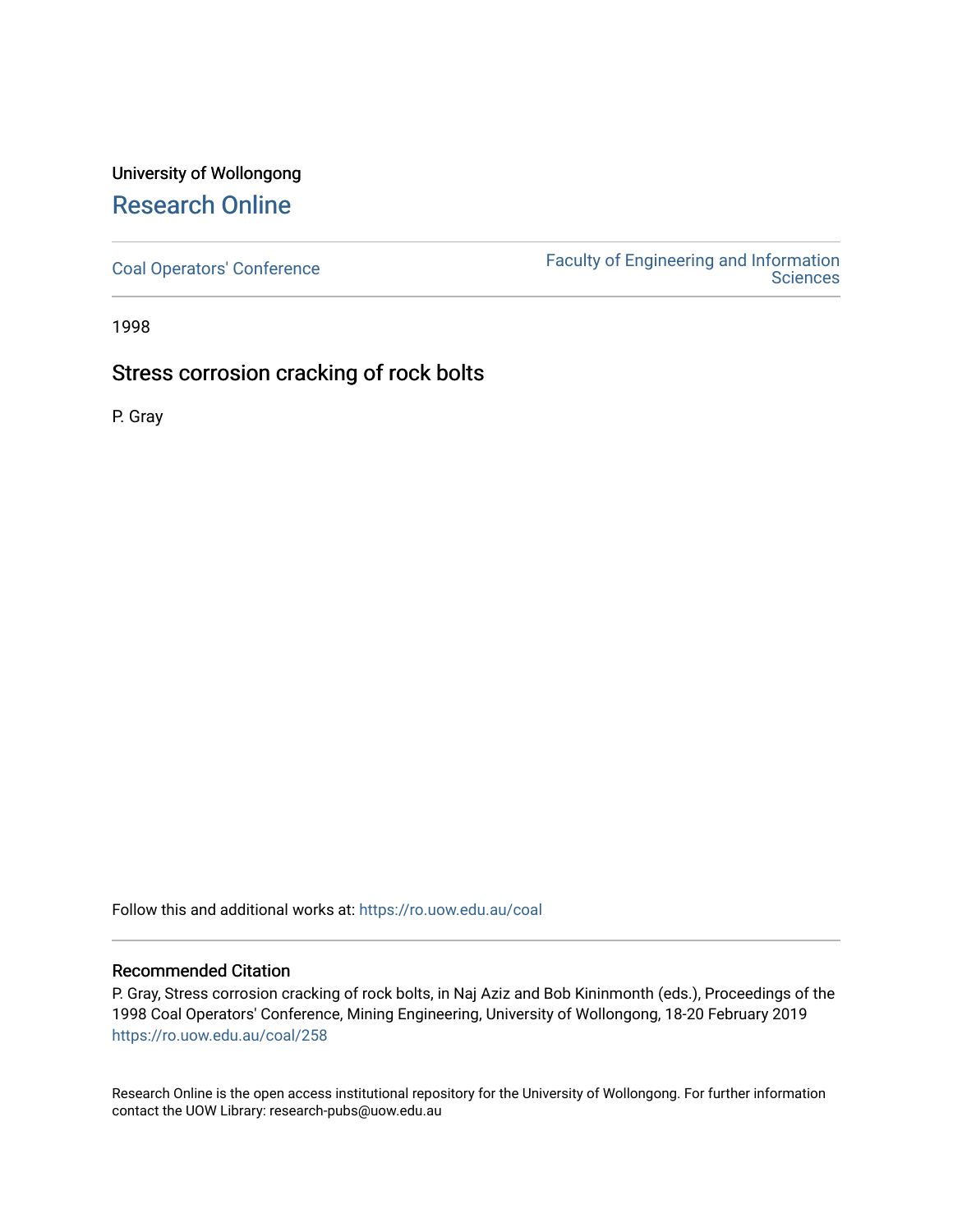# **Stress Corrosion Cracking of Rock Bolts**

# P Gray<sup>1</sup>

# **ABSTRACT**

This paper outlines the mechanism of Stress Corrosion Cracking (SCC) and how it can cause premature failure of rock bolts. SCC occurs due to the progressive development and growth of cracks in the surface of a metal, and it is caused by the combined effects of stress and a corrosive environment affecting susceptible metals and alloys. It can occur in most metals including stainless steel. It is not a new phenomenon, but its effect on rock bolts has only been recognised recently.

Rock bolt failures caused by SCC appear to be brittle failures which occur at less than the ultimate tensile strength of the bolt. In the mining industry , SCC failures of rock bolts can occur a few months, or after many years of exposure to stress and a corrosive environment. If SCC of rock bolts is suspected, then the rock bolts should be examined by a metallurgist, and steps should be taken to reduce the problem.

Considerable research in the past has shown that SCC is a complex phenomenon and no one mechanism can explain all cases of SCC failures. It is therefore unrealistic to expect research to find a complete solution to SCC failures of rock bolts, but simple measures can be taken immediately to reduce or minimise the SCC problem. These measures include:

- . to ensure that rock bolts are fully encapsulated with resin; and,
- $\bullet$  to use rock bolts that are less susceptible to SCC.

## Background

Rock bolts were used for the first time in the underground coal industry in Australia in the late 1940's at BHP's Elrington Colliery, near Cessnock in NSW. Today, rock bolts are in widespread use throughout the underground mining industry, as well as being used in the civil engineering and tunnelling industries. Rock bolts have played a major part in the improvement of roof conditions for the Australian mining industry, and hence have improved productivity and efficiency.

Nevertheless rock bolts are used in the harsh mining environment where there are often difficult ground conditions, and rock bolts can be subjected to high stresses, and sometimes also with corrosive groundwater conditions. When the stresses on the rock bolt exceeds the strength of the bolt, then rock bolt failure does occur .

Rock bolt failure can occur either by tensile failure, or by shear failure, or by failure of the bolt anchor system (resin or mechanical anchor). Geotechnical engineers attempt to minimise rock bolt failures by increasing the number and the capacity of the bolting systems used, and by optimising the mining stress conditions (by changing pillar size, mining direction etc). However, failure of rock bolts is something which does occur in the mining industry.

<sup>&</sup>lt;sup>1</sup> Honorary Fellow, Institution of Engineers, Australia. Member Australian Institute of Mining and Metallurgy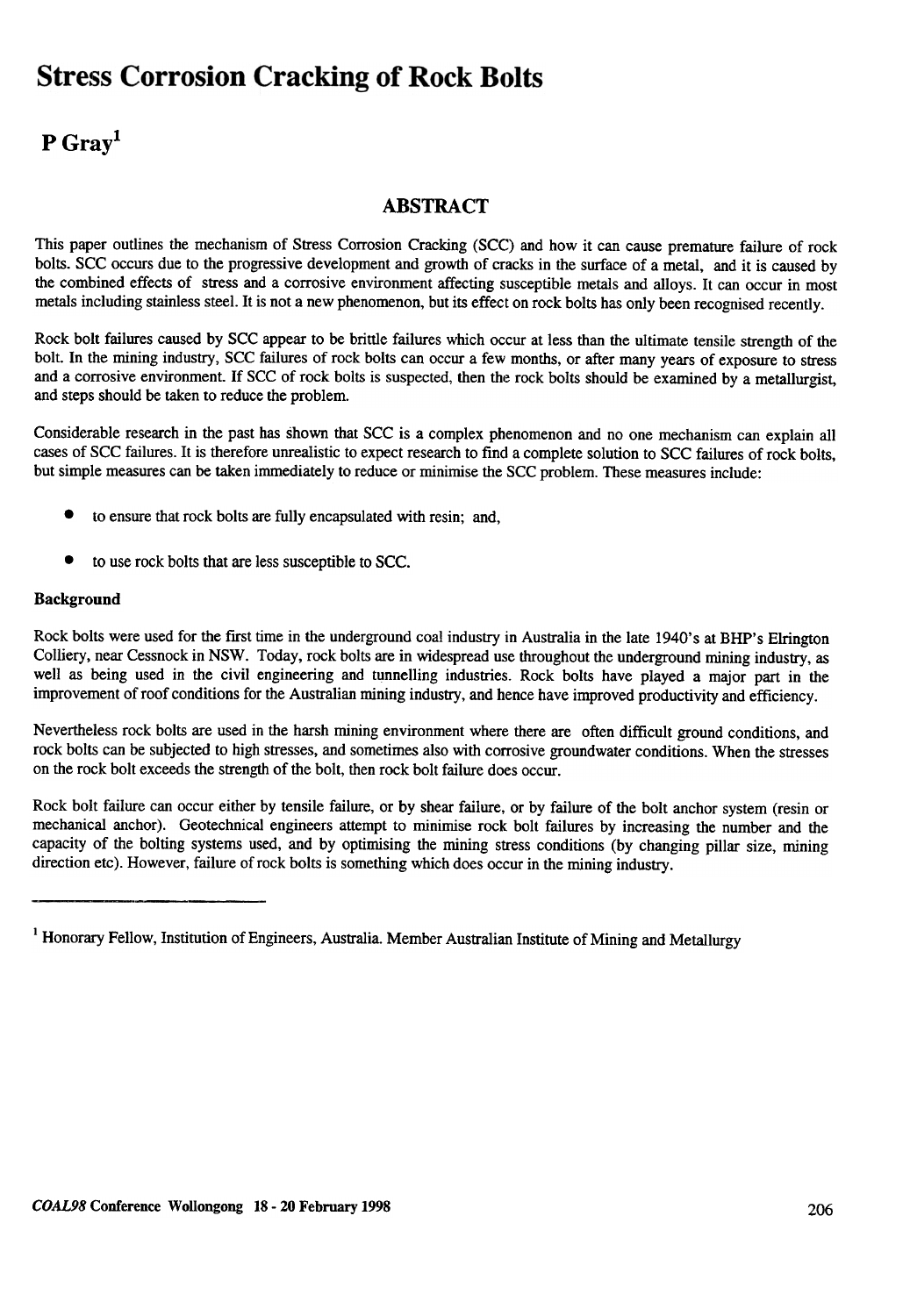### Stress Corrosion Cracking

Some mines have reported unusual rock bolt failures. These rock bolt failures appear to be brittle failure of the bolt, which occurs at less than the ultimate tensile strength of the bolt. BHP have examined these failed bolts and the failure mode has been identified as "Stress Corrosion Cracking".

Stress Corrosion Cracking (SCC) is a progressive fracture mechanism which can occur in virtually all metals. It was first identified by the British Army in India in the late  $19<sup>th</sup>$  century when cracks appeared in brass cartridge cases from ammunition. The cartridge case developed high tensile hoop stresses when the bullet was inserted and this combined with high temperatures, high humidity and traces of ammonia in the air, caused SCC to occur. SCC has also been found in Bronze Age swords, and it is therefore not a new phenomenon, but its effect on rock bolts has only been recognised recently.

SCC occurs due to the development and growth of cracks caused by the combined effects of stress and environmental conditions affecting susceptible metals and alloys. A sustained tensile stress and a corrosive environment (not necessarily acidic) can cause the development of small cracks which propagate into the susceptible metal (in this case a rock bolt). These small cracks initiate tensile failure which can be sudden and unpredictable.

In the mining industry, SCC failure of rock bolts can occur a few months or after many years of exposure to stress and a corrosive environment.



Fig. 1- SCC growth rate vs tensile strength for high strength steels (after Atrens & Wang, Ref.l)

SCC is a complex phenomenon and no one mechanism can explain all cases of SCC failures, but it is known to occur in many metals and alloys including Aluminium, Titanium, Brass, Steel and Stainless Steel (see Figure 2).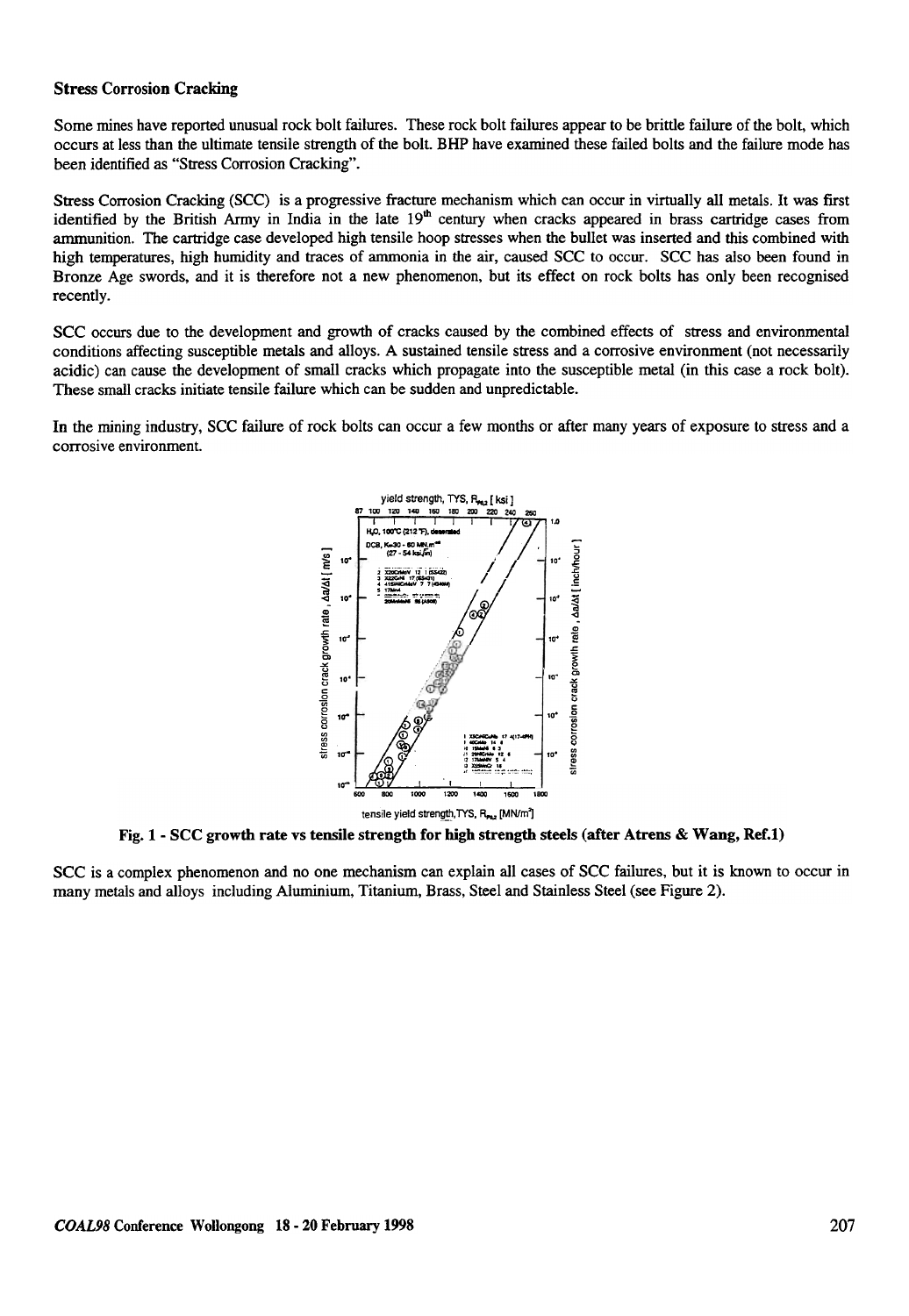

# Fig. 2 -A polished and etched metallographic cross section showing typical transgranular SCC in stainless steel

One form of SCC is often called Hydrogen Embrittlement (HE). When high strength steels are stressed and are also exposed to environments that release hydrogen, HE cracking can occur. Cross Section (Figure 2) see cracks in Stainless Steel.

Figure 1 indicates that SCC can occur in a wide range of steel types (after Atrens, Ref.1). However, Figure 1 also shows that higher strength steels are generally more susceptible to SCC than lower strength steels. It can be seen that the crack growth rate is approximately  $10^{-6}$  m/sec for steels with an ultimate tensile strength (UTS) of 1400 MPa, compared to a crack growth rate of only  $10^{-11}$  m/sec for steels with a UTS of 600 MPa (Ref 1).

Nevertheless, SCC only occurs within a narrow band of conditions involving the stress, the environment (the corrosive conditions), and the susceptible alloy.

#### Stress corrosion cracking failures of rock bolts

An scc failure of a rock bolt typically appears to be a brittle failure. An SCC failure surface is norrnally a fracture plane at right angles to the axis of the bolt (the direction of the axial force), and there is no necking of bolt adjacent to the fracture surface. The fracture surface is frequently located at the end of the exposed free length of the bolt immediately below the resin encapsulation.



Fig. 3 - Typical SCC rock bolt failures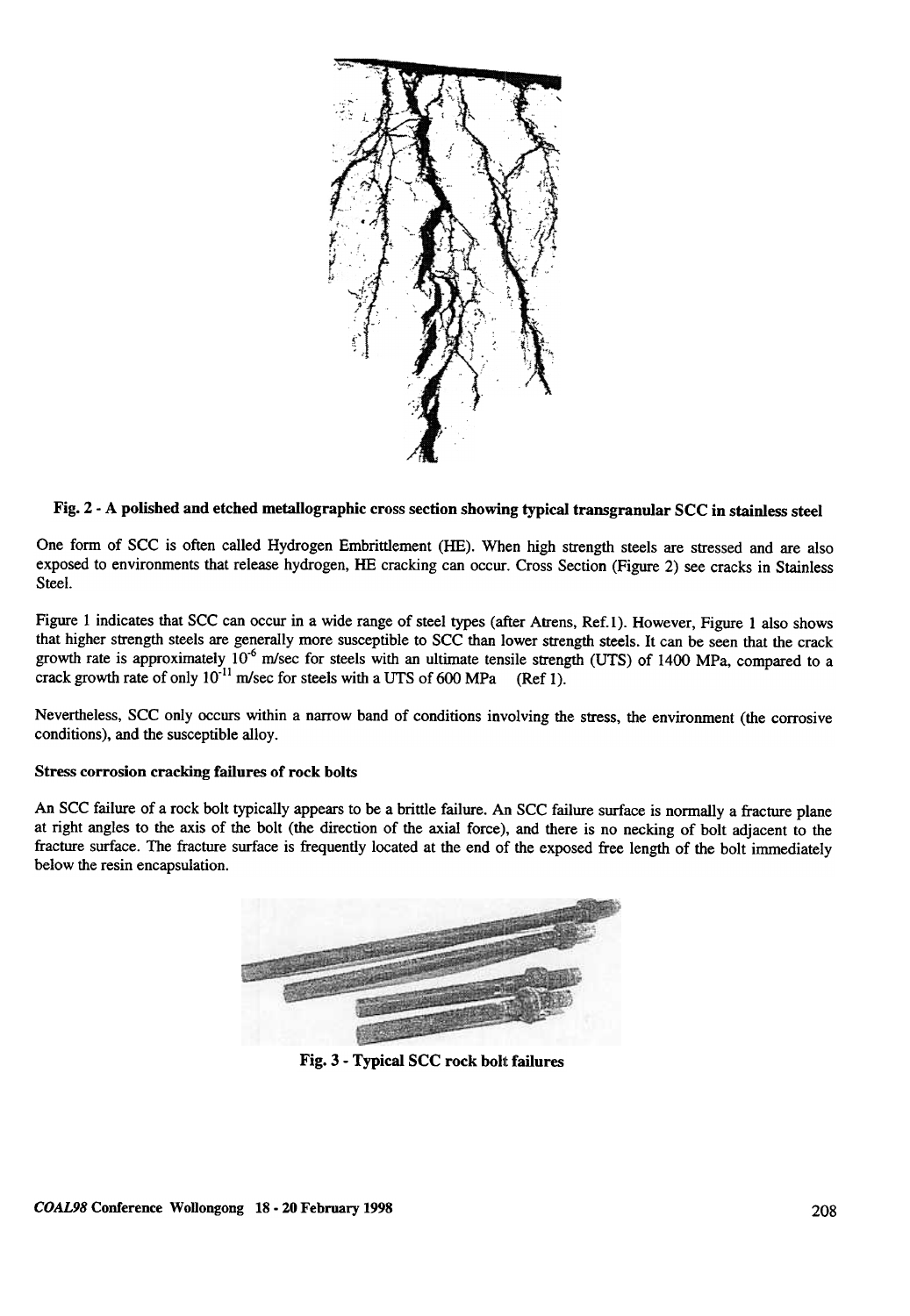The surface condition of the bolt often does not show significant surface corrosion, and the end bearing plate commonly indicates that the maximum axial force on the bolt was less than the yield strength of the bolt.

A typical scc failure of a rock bolt is shown in Figure 3.

Detailed investigation of SCC failures using Magnetic Particle Impregnation (MPI) techniques reveals that many small SCC cracks develop in the bolt adjacent to the ultimate fracture surface. These small cracks frequently develop at the base of the rib profile where there is a sharp change in angle on the longitudinal section of the bolt, and this creates a "stress raiser" in the bolt (see Figure 4).



Fig. 4- SCC at the base of the ribs on a rock bolt

scc cracks are usually less than lmrn deep, and are dendritic in section (see Figure 5). The crack which initiates SCC failure can be located by the fracture lines which radiate out from it as shown in Figure 6, and this crack is less than lmm deep.



Fig. 5 - Dendritic nature of SCC at the base of the rib profile

scc bolt failures have occurred in mines with "wet" roof conditions, ie where water has been dripping from the roof, and in mines where the roof conditions appear relatively dry.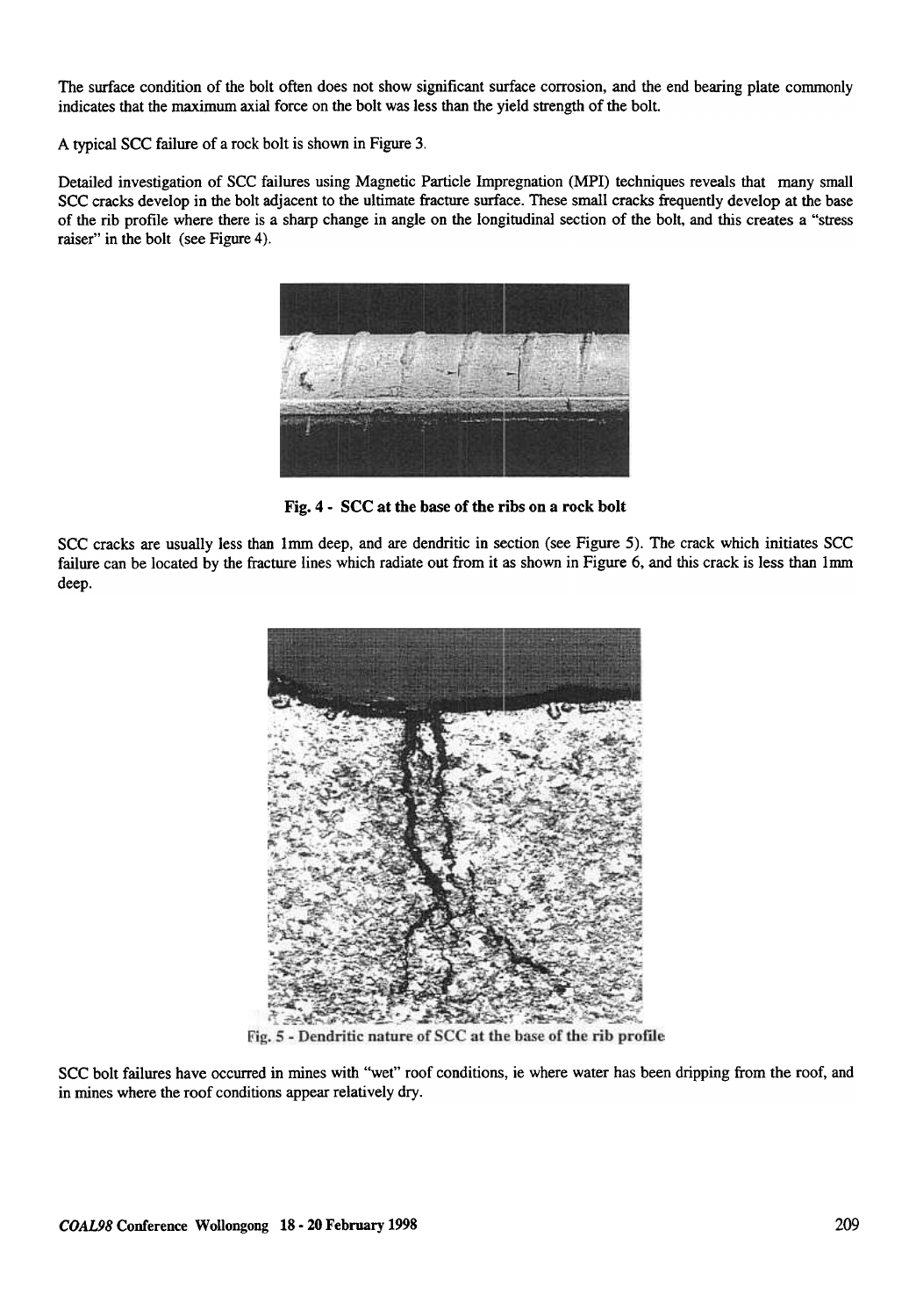Observed SCC bolt failures have occurred in mines between approximately 12 months and 24 months from the time of installation.



Fig. 6 - Fracture face of an SCC failure. Arrow shows the crack which initiated failure

SCC bolt failures are not restricted to one particular steel grade or one steel supplier, but have only been observed in high strength bolts with a minimum yield strength of 600 MPa.

Currently, based on the samples provided for testing, rock bolt failures caused by SCC have occurred in the Western and Southern Coalfields of New South. However it is possible that the problem could be more widespread than this.

In summary, SCC failed rock bolts are often characterised by:

- a sharp, brittle type fracture surface with no necking of the bolt adjacent to the fracture surface; •
- failure at less than the yield strength of the bolt with no significant load on the bearing plate; •
- a fracture surface located immediately below the resin encapsulation; •
- scc cracks located at the base of the rib profile. •

Some indicative signs of SCC of rock bolts in a mine are:

- loose bearing plates despite obvious roof sag; •
- loose rock bolts; •
- broken bolts fallen out of the roof; •
- unusual or heavy roof conditions. •

#### Solutions to the SCC failure of rock bolts

Although SCC is a fundamental characteristic of metals and alloys, it only occurs within a narrow band of conditions, and is therefore a fugacious and difficult problem to solve completely. However any solution to the SCC problem needs to take account of three factors vis: stress, corrosive conditions, and metallurgy.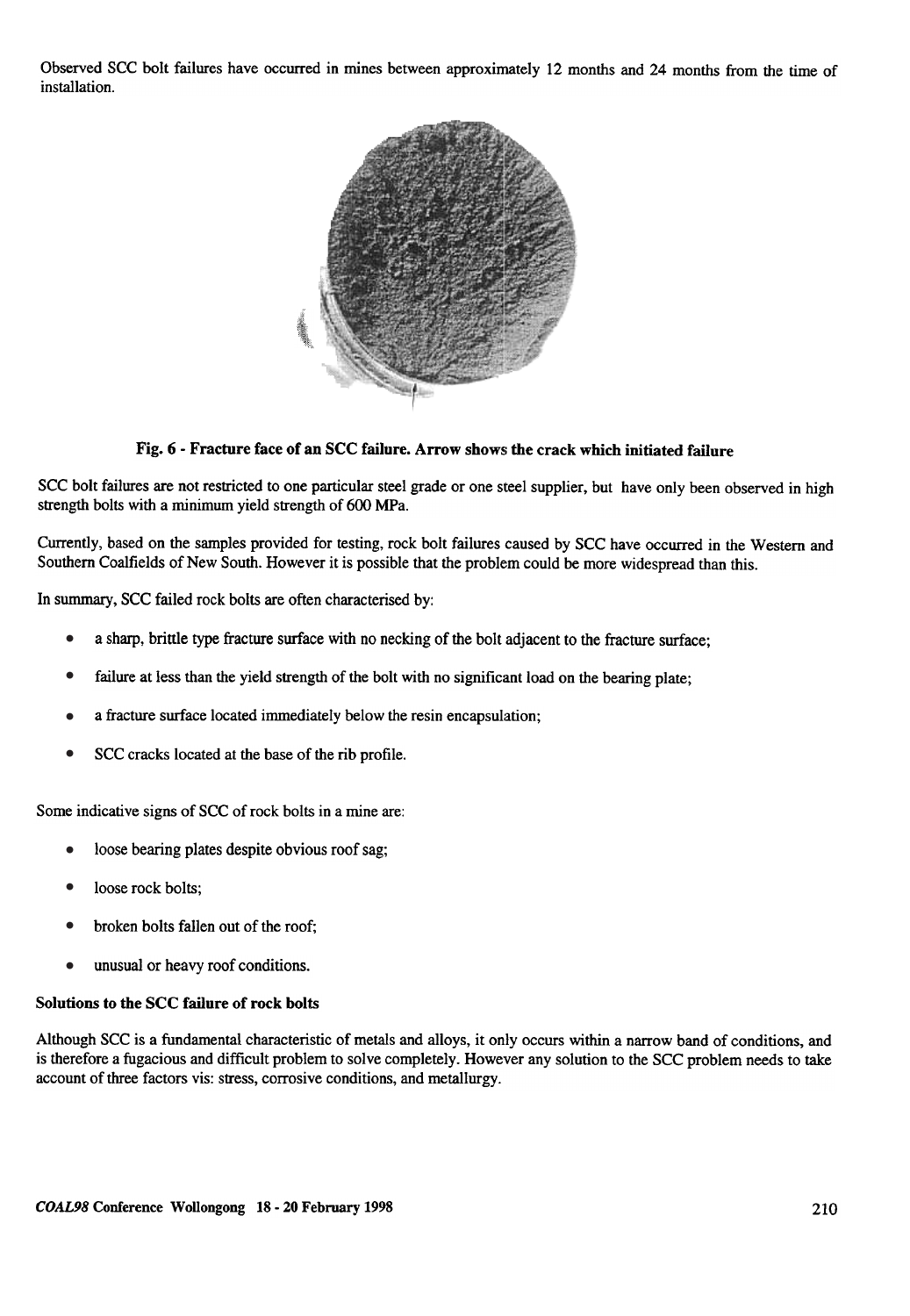#### Stress

The tensile stress level in a bolt cannot be reduced cost effectively, since SCC failure occurs at much less than the yield strength of the steel. Very large diameter bolts would reduce the tensile stress in the bolt but would incur a significant weight penalty. Lower strength steel grades are less susceptible to SCC, but would also incur a similar weight penalty since they would by necessity have to be larger diameter bolts.

It should be noted that SCC cannot occur in an area of compressive stress and a surface compressive stress can be developed by either shot peening or by quenching (Tempcore process).

### Corrosive conditions

There are a wide range of possible corrosive conditions that could cause SCC. These range from brass exposed to ammonia, mild steel exposed to caustic conditions, stainless steels exposed to chloride conditions, and high strength steels exposed to environments that can release hydrogen.

If scc is suspected, a chemical analysis of the mine water can indicate if there is the potential for SCC to occur .

One way to reduce SCC is to prevent the corrosive conditions from affecting the steel rock bolt. This could be done with some form of coating of the bolt. An anti-corrosive coating may help, but work needs to be done to determine its effectiveness against SCC, since even stainless steel can be affected by SCC. In addition, a zinc coating (galvanising) may in some instances actually exacerbate the problem of SCC. Finally, heavy corrosion protection systems such as plastic sleeves over the bolt may significantly reduce the load transfer capability of the rock bolt.

A relatively simple measure to reduce SCC is to ensure that all bolts are fully encapsulated with resin. This will not prevent SCC completely since the resin can crack under high load and the bolt could then still be exposed to corrosive conditions.

## Metallurgy

There are some steps that can be taken with the metallurgy and the bolt design to reduce SCC. Firstly, lower strength steels are less susceptible to SCC than higher strength steels. Therefore a rock bolt with an ultimate tensile strength of 900 MPa would be less susceptible to SCC than a cable bolt with an ultimate tensile strength of 1750 MPa.

Secondly, steel bars with a high surface compressive stress are also less susceptible to SCC than bars without a compressive stress. This surface compressive stress can be achieved by, for example, shot peening (as in the case of drill rods), or by quenching and tempering (as in the case of Tempcore bars).

Finally, the design of the ribs on the rock bolt has some influence on its susceptibility to SCC. On a conventional rock bolt, the rib projects from the core size of the rock bolt at a sharp angle (approximately between 60 and 90 degrees). This sharp angle creates a "stress raiser" in the bar when the bar is subjected to a tensile force, and consequently SCC cracks frequently occur at this point (see Figure 4). Rock bolts which therefore minimise this sharp angle and reduce the "stress raiser effect", are therefore preferable to ordinary rock bolts. In addition, all stress raisers in a rock bolt or cable bolt are to be avoided (eg cuts, grooves etc).

In summary, the stress conditions, the corrosive environment, the steel properties, the steel micro-structure and the bar design, are all factors which influence the potential for SCC to occur.

#### Recommendations

If SCC failure of rock bolts is suspected as indicated by the characteristics as outlined above, then the following is recommended: